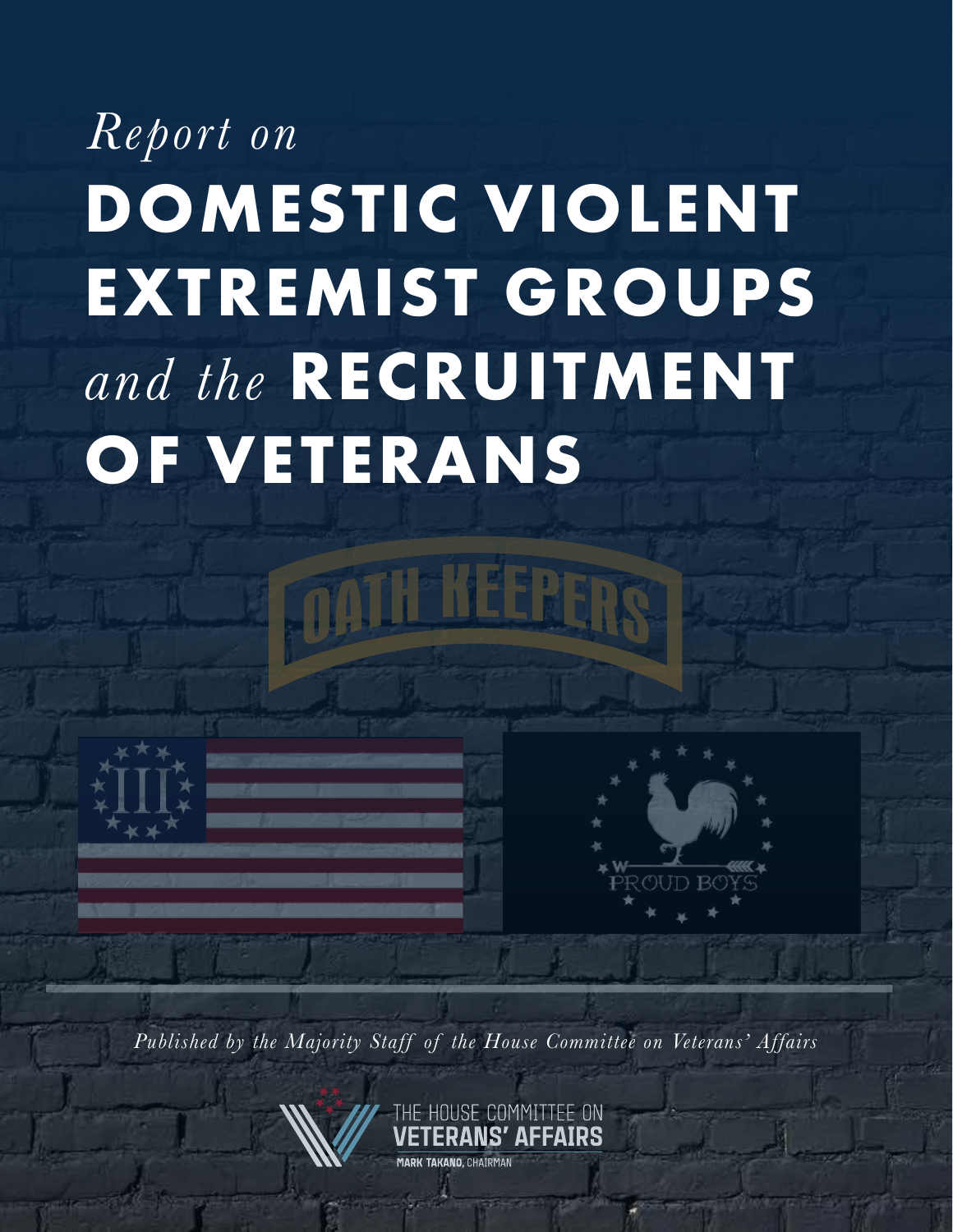## **EXECUTIVE SUMMARY**

On October 13, 2021, the House Committee on Veterans' Affairs conducted an investigative hearing into domestic violent extremist (DVE) groups and the recruitment of veterans.<sup>1</sup> The hearing had three objectives:

- **1.** To **define the nature and scope of threats** posed by DVE groups that seek to recruit and radicalize veterans;
- **2.** To **understand why these groups target veterans** in their recruitment efforts; and,
- **3.** To **examine some of the risk factors** that may lead a veteran down the path to extremism.

This report summarizes key findings as presented by expert witnesses from the hearing. Additionally, the Committee plans to further examine contributory factors that facilitate the recruitment of veterans and to identify resources and opportunities to assist veterans before and af ter radicalization.



<sup>1</sup> House Committee on Veterans' Affairs, Hearing on Domestic Violent Extremist Groups and the Recruitment of Veterans, 117th Cong. (Oct. 13, 2021).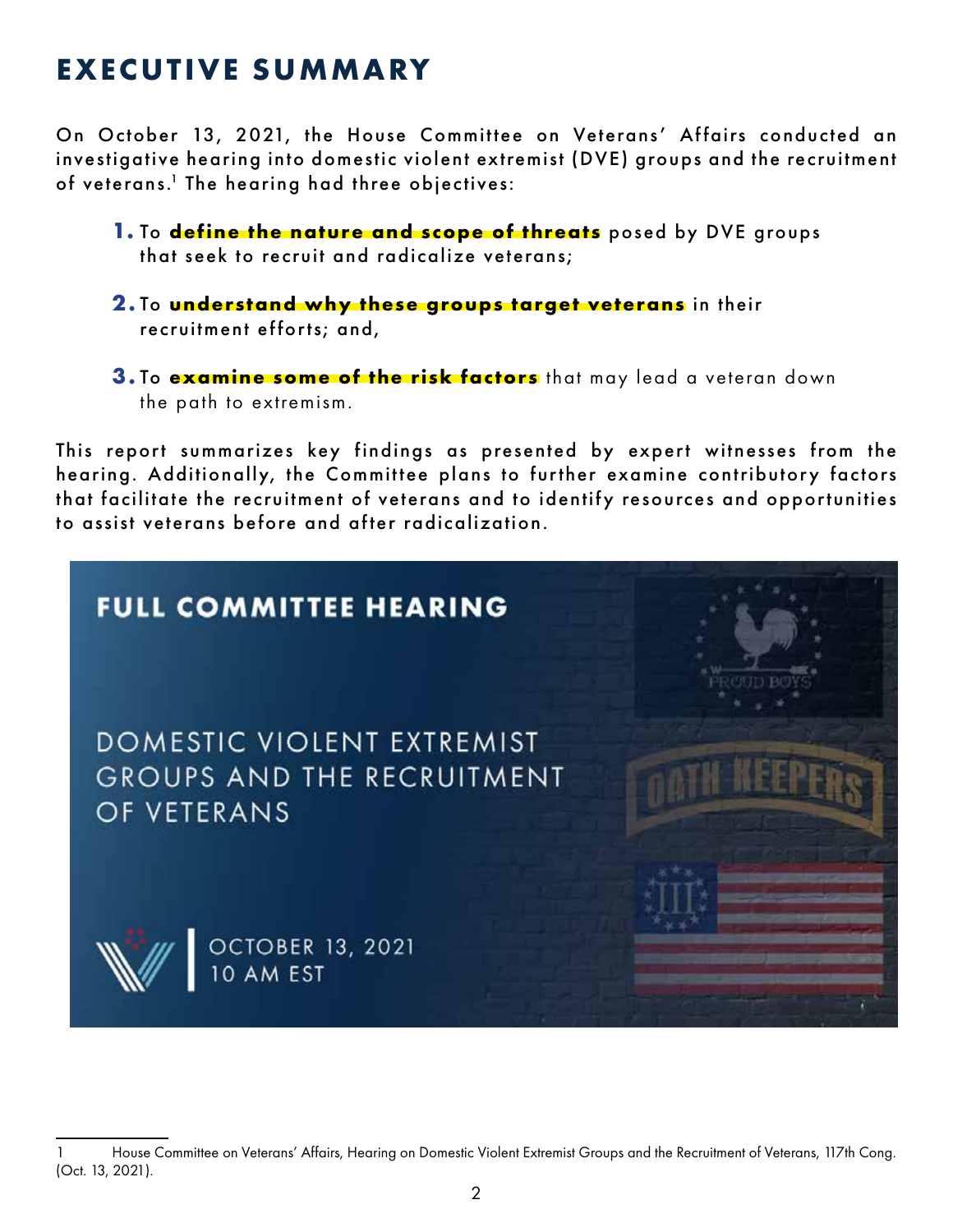## **BACKGROUND**

Since the 1990s, there has been a steady increase in domestic violent extremist activity in the United States.<sup>2</sup> Over the same period, the Department of Defense has raised concerns about the infiltration of white supremacists and other domestic violent extremists into the military and, subsequently, the spread of such extremist views into the veteran population.<sup>3</sup> From Oklahoma City to the Atlanta Olympic Park bombing, from Frazier Glenn Miller to Nidal Hassan, hundreds of individuals who have carried out DVE crimes in the U.S. over the past three decades have had military backgrounds.<sup>4</sup> While the overwhelming majority of the nation's roughly 19 million veterans remain law-abiding citizens following their military service, the number of veterans committing DVE crimes has risen sharply in recent years - from fewer than 20 in 2016 to nearly 120 in 2021.<sup>5</sup> Approximately 15% of those facing charges related to the January 6, 2021, attack on the U.S. Capitol have military backgrounds.<sup>6</sup> This far exceeds veterans' share of the overall U.S. population.<sup>7</sup>



#### Although the rise in domestic violent extremist activity has been evident across the ideological spectrum, according to Center for Strategic & International Studies (CSIS)

<sup>2</sup> Center for Strategic & International Studies, The Escalating Terrorism Problem in the United States (June 2020) (https://csis-websiteprod.s3.amazonaws.com/s3fs-public/publication/200612\_Jones\_DomesticTerrorism\_v6.pdf).

<sup>3</sup> Department of Defense, Report on Countering Extremist Activity Within the Department of Defense (December 2021).

<sup>4</sup> National Consortium for the Study of Terrorism and Responses to Terrorism, Radicalization in the Ranks: An Assessment of the Scope and Nature of Criminal Extremism in the United States Military (Jan. 17, 2022) (www.start.umd.edu/pubs/Final%20Report%20for%20SAF%20 CDM.pdf).

<sup>5</sup> *Id.*

<sup>6</sup> *Id.*

<sup>7</sup> The Changing Face of America's Veteran Population, Pew Research Center (Apr. 5, 2021) (www.pewresearch.org/fact-

tank/2021/04/05/the-changing-face-of-americas-veteran-population/#:~:text=There%20are%20around%2019%20million,the%20 total%20U.S.%20adult%20population).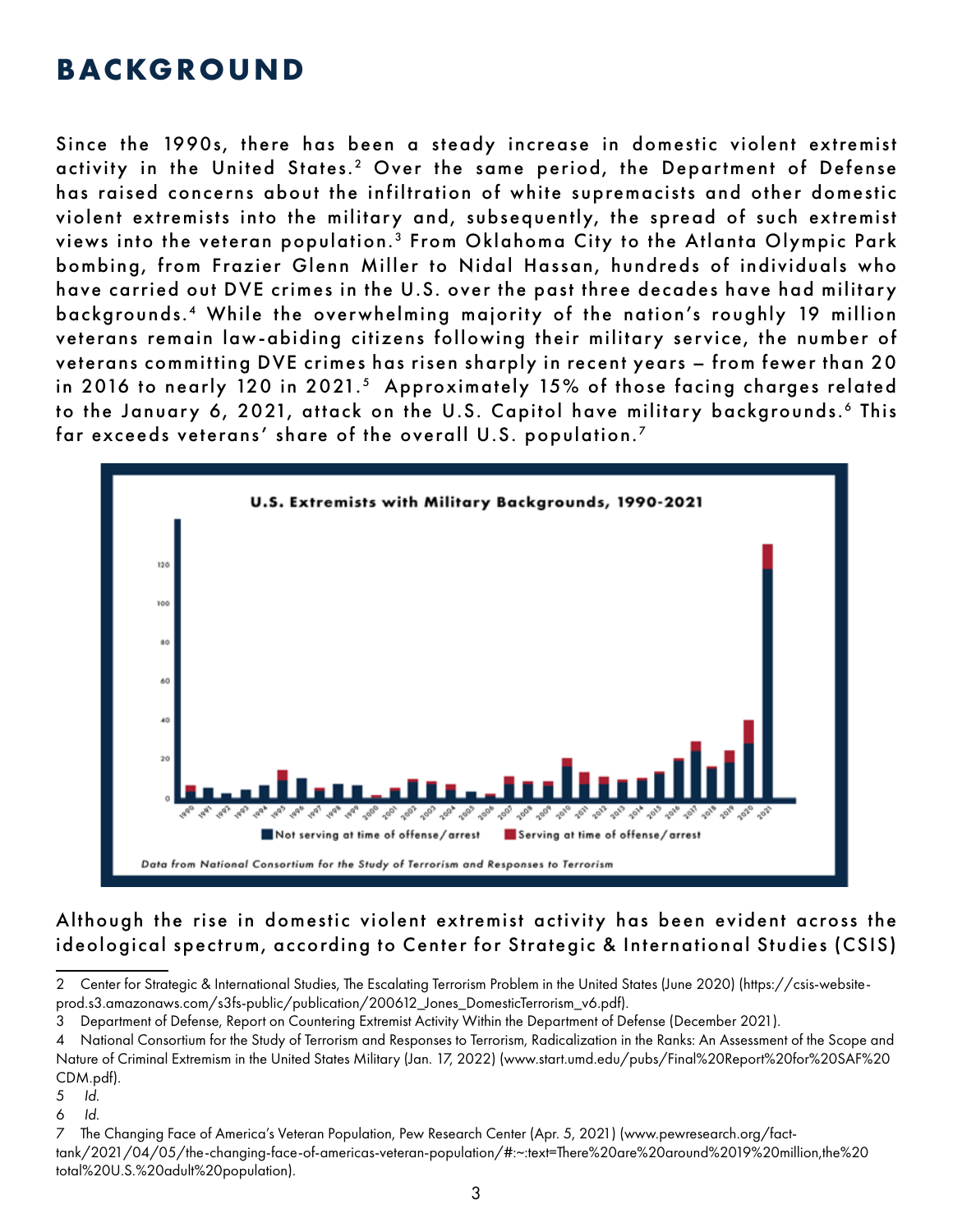analysis, "right-wing attacks and plots account for the majority of all terrorist incidents in the United States since 1994, and the total number of right-wing attacks and plots has grown significantly during the past six years."<sup>8</sup> CSIS attributed 67% of terrorist plots and attacks in the United States in 2020 to Far Right actors, including antigovernment and white supremacist groups.9 Moreover, Anti-Defamation League data indicates that 75% of extremist-related murders in the United States in the past 10 years have been carried out by right-wing extremists.<sup>10</sup> By comparison, left-wing extremists were responsible for roughly one-quarter of domestic terrorist plots or attacks since 1994.<sup>11</sup> There is scant evidence to suggest that left-wing DVE groups prioritize veteran recruitment, as is the case among Far Right extremists. Domestic terrorism and law enforcement experts have estimated that in 2020 there were between 15,000 and 20,000 individuals with military backgrounds associated with roughly 300 right-wing militias, making up at least 25% of these groups' membership rolls.12 By comparison, veteran involvement with left-wing violent extremism has been extremely limited, and veterans with far-left extremist ideologies tend to act outside defined organizational structures.<sup>13</sup>



<sup>8</sup> Center for Strategic & International Studies, The Escalating Terrorism Problem in the United States (June 2020) (https://csis-websiteprod.s3.amazonaws.com/s3fs-public/publication/200612\_Jones\_DomesticTerrorism\_v6.pdf).

<sup>9</sup> Center for Strategic & International Studies, The War Comes Home: The Evolution of Domestic Terrorism in the United States (Oct. 22, 2020) (www.csis.org/analysis/war-comes-home-evolution-domestic-terrorism-united-states).

<sup>10</sup> Anti-Defamation League, ADL Finds Domestic Extremist Murders in 2020 Overwhelmingly Linked to Far-Right Extremists (Feb. 3, 2021) (www.adl.org/news/press-releases/adl-finds-domestic-extremist-murders-in-2020-overwhelmingly-linked-to-far-right).

<sup>11</sup> Center for Strategic & International Studies, The Escalating Terrorism Problem in the United States (June 2020) (https://csis-websiteprod.s3.amazonaws.com/s3fs-public/publication/200612\_Jones\_DomesticTerrorism\_v6.pdf).

<sup>12</sup> Veterans Fortify the Ranks of Militias Aligned With Trump's Views, New York Times (Sept. 11, 2020) (www.nytimes.

com/2020/09/11/us/politics/veterans-trump-protests-militias.html).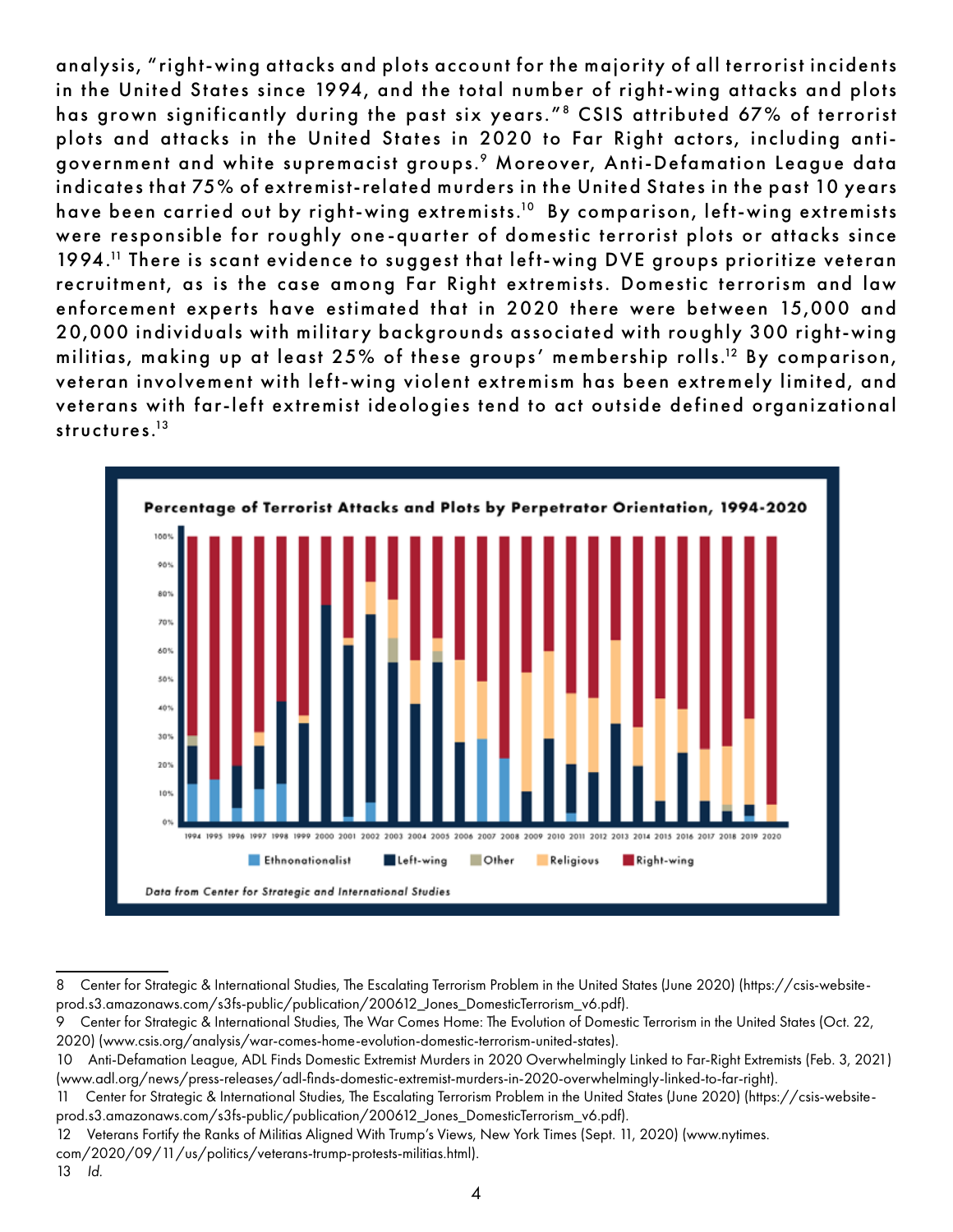Given the present partisan divide in American society, it is imperative that the propensity for violence be used as the objective metric to define domestic violent extremism. As Chairman Takano explained at the outset of the hearing on October 13, 2021:

**Wiolent extremism exists on both ends of the political spectrum. We are specifically using the propensity for violence as our definition, because** irrespective of party or politics. And like the vast majority of issues that  $\frac{1}{2}$ specifically using the propensity for violence as our definition, because *it is not our intention to label any political views, parties, or opinions as* inherently extremist but, rather, to recognize that any viewpoint, when *expressed through violence, crosses a dangerous line into extremism. Violent conduct is outside the scope of constitutionally protected speech and beyond the limits of law. Violence should be rejected by all of us, come before this Committee, it should be a bipartisan concern.14* 

Ranking Member Bost echoed this sentiment during the hearing, noting, " Violence cannot be tolerated. It is undemocratic and anti- American. And we have seen political violence from across the political spectrum over the last several years." <sup>15</sup>

Focusing on data reflecting the increasing number of violent acts perpetrated by DVE groups, as well as additional empirical evidence of veteran recruitment into these groups, brings the troubling issue of domestic violent extremism squarely into the purview of the House Committee on Veterans' Affairs. The Committee's investigation is primarily oriented toward understanding the underlying issue of veteran recruitment by domestic violent extremist groups and developing proactive approaches to help identify, extract, and rehabilitate veterans who are caught in the spiral of recruitment and radicalization by such groups. The Veterans' Affairs Committee's investigation will remain squarely within the jurisdiction of the Committee by focusing on the threat posed to veterans and by exploring how to leverage resources and opportunities to aid veterans who are being targeted by these groups.

## **HEARING OVERVIEW**

The Committee's October 13, 2021, hearing, entitled "Domestic Violent Extremist Groups and the Recruitment of Veterans," featured eight expert witnesses on two separate panels.<sup>16</sup>

The first panel included the veteran voices of Lt. Col. Joe Plenzler (Ret.) and Jeremy Butler, representing Iraq and Afghanistan Veterans of America, as well as extremism experts Dr. Seth Jones of the Center for Strategic & International Studies (CSIS) and Dr. Cynthia Miller-Idriss of American University. The witnesses uniformly noted

<sup>14</sup> House Committee on Veterans' Affairs, Hearing on Domestic Violent Extremist Groups and the Recruitment of Veterans, 117th Cong. (Oct. 13, 2021).

<sup>15</sup> *Id.*

<sup>16</sup> House Committee on Veterans' Affairs, Hearing on Domestic Violent Extremist Groups and the Recruitment of Veterans, 117th Cong. (Oct. 13, 2021).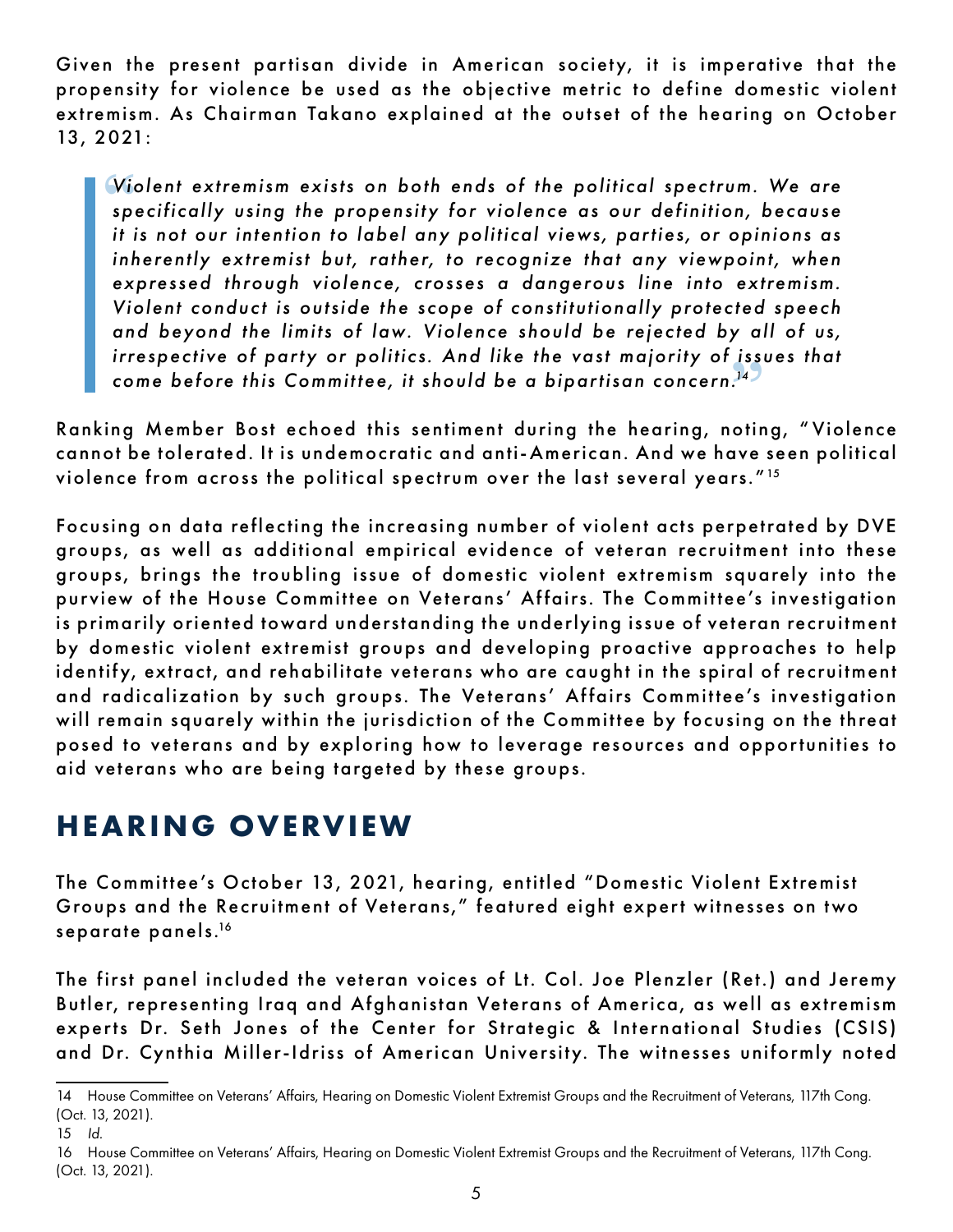# **Witnesses**

#### *Panel 1*

#### **MR. JOE PLENZLER** Retired Lieutenant Colonel

U.S. Marine Corps

#### **MR. JEREMY BUTLER**

Chief Executive Officer Iraq and Afghanistan Veterans of America

#### **DR. SETH JONES**

Senior Vice President, Director of the Transnational Threats Project Center for Strategic and International Studies

#### **DR. CYNTHIA MILLER-IDRISS**

Director of the Polarization and Extremism Research & Innovation Lab American University

#### *Panel 2*

#### **DR. SAM JACKSON**

Assistant Professor in the College of Emergency Preparedness, Homeland Security, and **Cybersecurity** State University of New York at Albany

#### **DR. AMY COOTER**

Senior Lecturer in Sociology Vanderbilt University

#### **MR. OREN SEGAL**

Vice President of the Center on Extremism Anti-Defamation League

#### **DR. HEIDI BEIRICH**

Co-Founder and Chief Strategy Officer Global Project Against Hate and Extremism a concerning rise in incidents of domestic violent extremism over recent years, and each acknowledged that veterans represent a fertile source of recruitment for the groups engaging in such conduct. Both Mr. Plenzler and Mr. Butler called upon Members of Congress to acknowledge in a nonpartisan manner the serious and growing threat posed by veterans joining extremist groups, while Mr. Plenzler further stated that the veteran community itself must take responsibility to police its own members. Dr. Jones presented data showing that 2020 marked a peak in incidents of domestic terror and that, while the percentage of extremist activity perpetrated by active-duty or reserve personnel has steadily increased, the share involving veterans remains even higher – accounting for a full 10% of all domestic terrorist attacks and plots since 2015, according to CSIS data.<sup>17</sup> "Despite the reality that the number of veterans committing these plots and attacks are small, the percentage is growing, which is of concern," Dr. Jones stated in testimony before the Committee.

Dr. Miller-Idriss echoed similar obser vations on the rising trends in both extremist activity and in veteran/ military member participation in such violent conduct. She noted:

The goals of the extreme far right lead to non-democratic ends. Far right groups undermine democracy globally, through extreme actions that include distribution comparison election interference attacked an freedom of the p **"** *violating the constitutional protections of minority rights, or using violence and groups undermine democracy globally, through extreme actions that include disinformation campaigns, election interference, attacks on freedom of the press, terrorism to achieve political goals.18*

<sup>17</sup> House Committee on Veterans' Affairs, Testimony Submitted for the Record of Dr. Seth Jones, Hearing on Domestic Violent Extremist Groups and the Recruitment of Veterans, 117th Cong. (Oct. 13, 2021).

<sup>18</sup> House Committee on Veterans' Affairs, Testimony Submitted for the Record of Dr. Cynthia Miller-Idriss, Hearing on Domestic Violent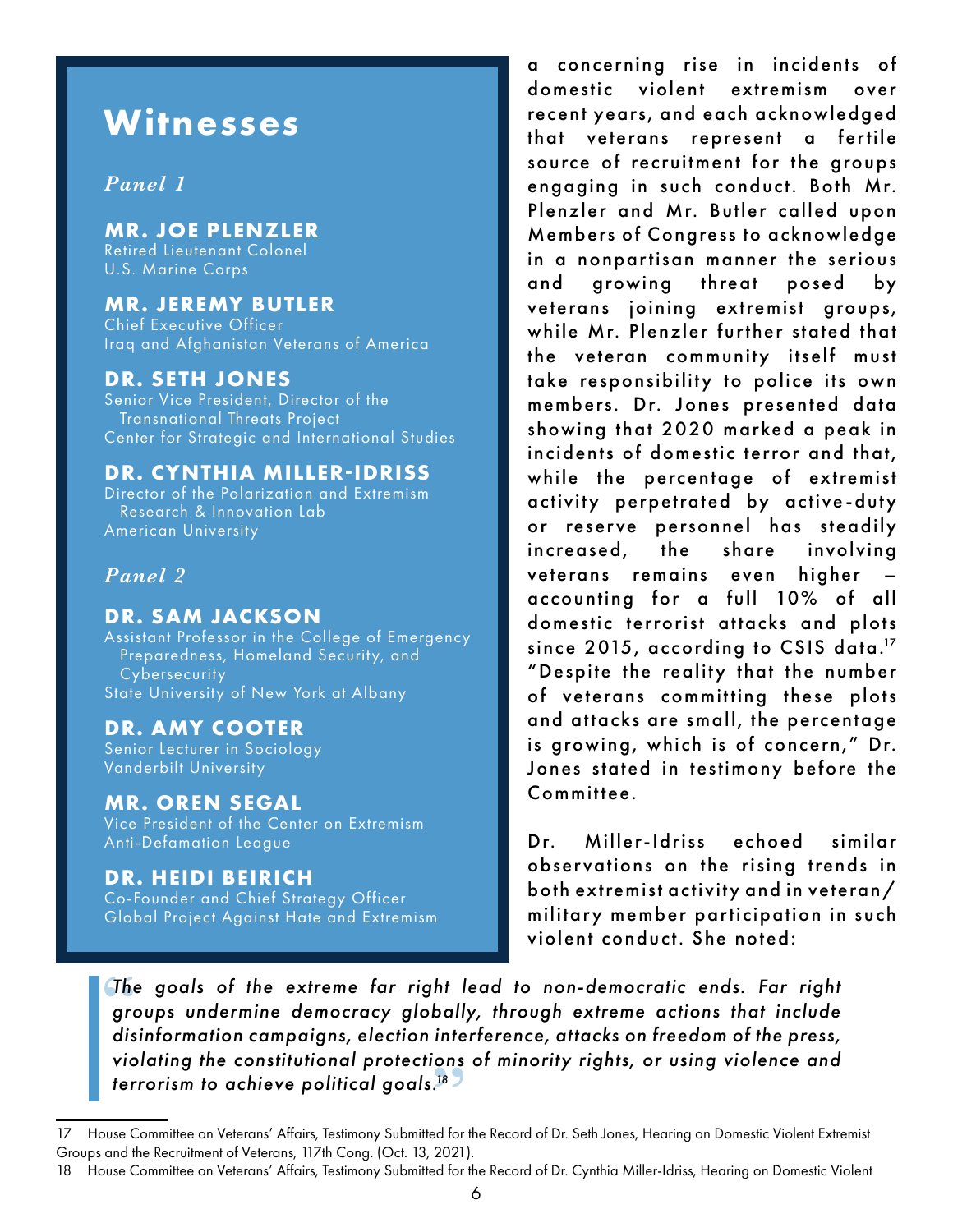In dialogue with Committee Members during questioning, the witnesses underscored their deep concern about the threat posed by veteran recruitment into domestic violent extremist groups and delineated those concerns from a simple statistical set of measures of the number of veterans harboring extremist views, engaging with these groups, or conducting violent acts. Given the nature of potential harm even a small number of veterans acting within an extremist group could perpetrate, several of the witnesses urged the Committee to take the issue seriously and continue to investigate it.

The hearing's second panel built on these macro-level obser vations and delved into the specific histories, ideologies, and cultures of prominent extremist groups, including the Oath Keepers, Proud Boys, Three Percenters, and the broader militia movement. The witnesses - Dr. Sam Jackson of the State University of New York at Albany, Dr. Amy Cooter of Vanderbilt University, Oren Segal of the Anti-Defamation League, and Dr. Heidi Beirich of the Global Project Against Hate and Extremism - each offered insights into what individual DVE groups believe and, more importantly, why they prioritize the recruitment of veterans. The experts noted that the presence of veterans give these extremist groups credibility and help attract more members, often including those who have not ser ved in uniform themselves but, rather, seek the vicarious experience of military service through training and fraternizing with veterans.

Moreover, the witnesses described how veterans offer DVE groups leadership and organizational skills, tactical and strategic acumen, logistical and operational expertise, weapons training, and even occasional access to restricted materials. These attributes are invaluable to extremist groups that intend to engage in violent conduct. The witnesses also discussed the role of disinformation and social media and how the online space is increasingly used, not only for recruitment by extremist groups, but also to reinforce the seminal conspiracy theories and cultural grievances that bind group members together.

Throughout the hearing, witnesses and Members also discussed various strategies and recommendations to help mitigate the increasing engagement of veterans in the domestic violent extremist movement. The role that Veterans Service Organizations could play in educating their members about the threat of recruitment by domestic violent extremist groups and in identifying, supporting, and referring members that become entangled with such groups was offered as a community-based recommendation for combatting veteran radicalization. The connection with other priorities the Committee supports, including veteran healthcare, employment, housing, and education, was also discussed.

Extremist Groups and the Recruitment of Veterans, 117th Cong. (Oct. 13, 2021).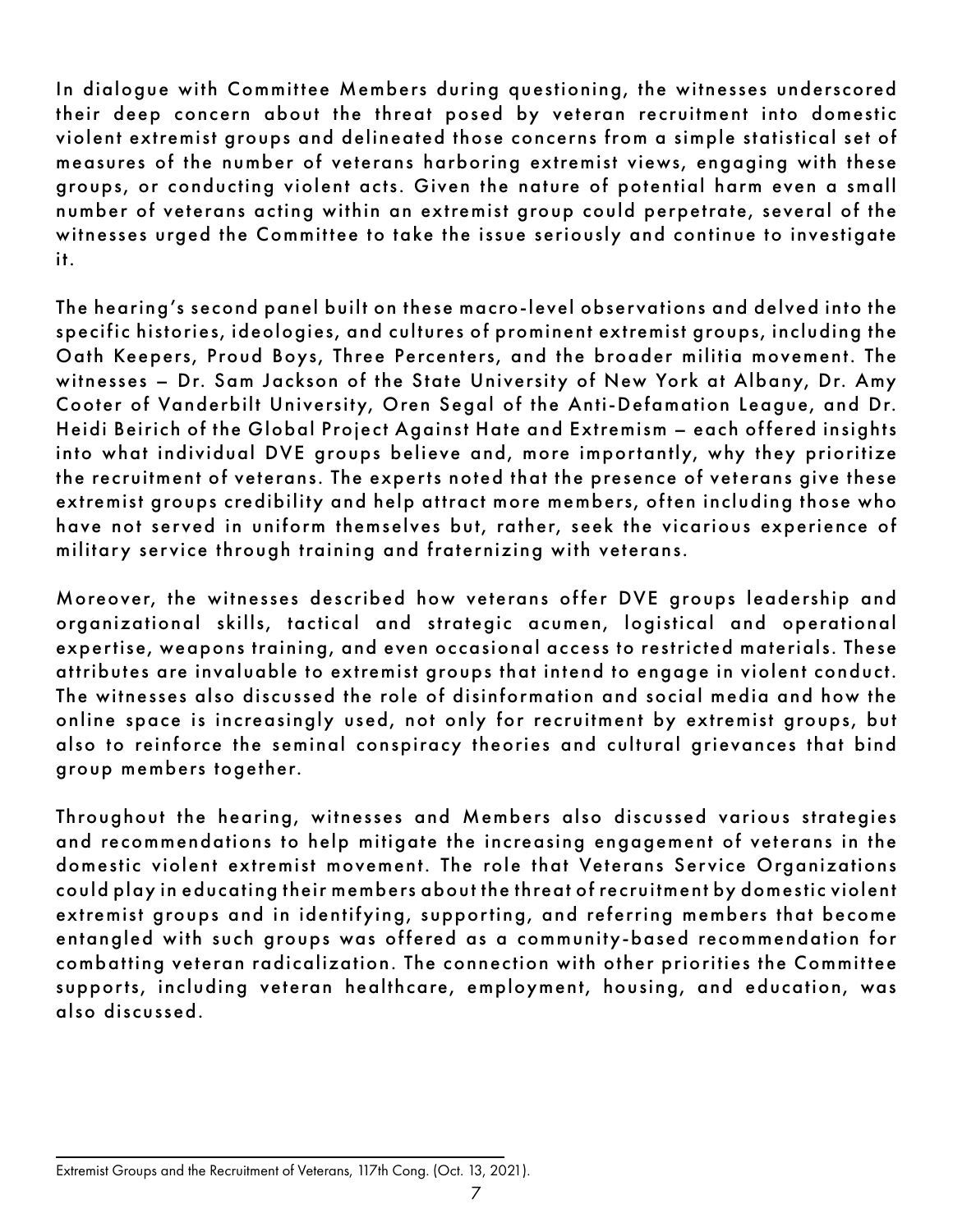## **DEFINING THE PROBLEM: " WHAT IS DOMESTIC VIOLENT EXTREMISM?"**

Understanding the taxonomy of DVE groups, and specifically why they value and prioritize veteran recruitment, is an essential preliminary step toward developing solutions to address the problem. The federal government defines "domestic terrorism" in the USA Patriot Act.<sup>19</sup> However, the United States does not have a domestic terrorism statute that prohibits affiliation or membership in any enumerated domestic terrorist groups, unlike the strict prohibitions on supporting, funding, or joining enumerated foreign terrorist groups. Moreover, veterans and all U.S. citizens enjoy certain

**THE PATRIOT ACT** defines domestic terrorism as follows:

''(5) the term 'domestic terrorism' means activities that— ''(A) involve acts dangerous to human life that are a violation of the criminal laws of the United States or of any State; ''(B) appear to be intended— ''(i) to intimidate or coerce a civilian population; ''(ii) to influence the policy of a government by intimidation or coercion; or ''(iii) to affect the conduct of a government by mass destruction, assassination, or kidnapping; and ''(C) occur primarily within the territorial jurisdiction of the United States.''

constitutional protections of their rights to speak freely, to peaceably assemble, and to petition the government for a redress of grievances. <sup>20</sup>

Therefore, any definition of domestic violent extremism must carefully balance constitutional protections against unlawful or harmful conduct. Federal law enforcement agencies have adopted a definition of domestic terrorism based on violence or unlawful acts of force. The Federal Bureau of Investigation (FBI) and Department of Homeland

Security (DHS) define a Domestic Violent Extremist (DVE) as:

An individual based and operating primarily within the United States or its territories without direction or inspiration from a foreign terrorist group or ather fersion newer who seeks to further nelitional or social goals **"** *or generalized philosophic embrace of violent tactics may not constitute territories without direction or inspiration from a foreign terrorist group or other foreign power who seeks to fur ther political or social goals wholly*  or in part through unlawful acts of force or violence. The mere advocacy *of political or social positions, political activism, use of strong rhetoric, extremism, and may be constitutionally protected. 21* 

Similarly, for purposes of this investigation, the Committee defines a domestic violent extremist group as one that demonstrates the propensity for violence or actual use

<sup>19</sup> Pub. L. No. 107-56 (2001).

<sup>20</sup> U.S. Const. amend. I.

<sup>21</sup> Federal Bureau of Investigation, Department of Homeland Security, Strategic Intelligence Assessment and Data on Domestic Terrorism (May 2021).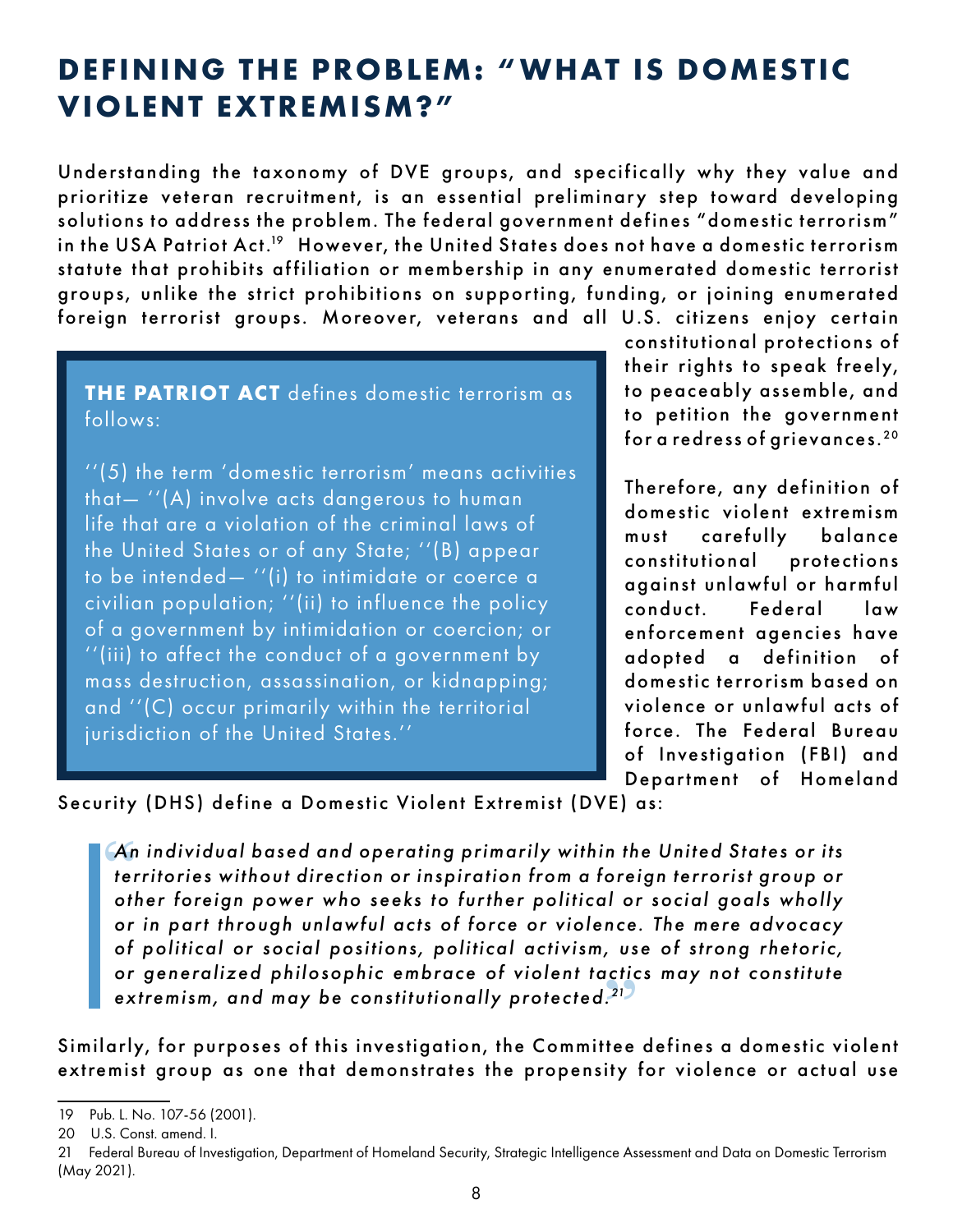of violence in furtherance of political, ideological, or social goals. Importantly, the Committee's definition does not consider political opinion or partisan affiliation but, rather, is solely concerned with the propensity for violence. The anti-government domestic violent extremist groups identified in this report - specifically, the Oath Keepers, Proud Boys, and Three Percenters – all have advocated for, planned, and engaged in acts of violence in recent years, and all have prioritized the recruitment of veterans (as well as active duty servicemembers and law enforcement). <sup>22</sup>

# **DVE GROUPS TARGET VETERANS FOR THEIR COMBAT EXPERIENCE, WEAPONS TRAINING, AND LEADERSHIP/OPERATIONAL SKILLS**

Multiple data sources show that veteran engagement with DVE groups has risen sharply in recent years and that parallel trends in veteran engagement and violent activity are a significant cause for concern.<sup>23</sup> Mr. Plenzler described the problem during the Committee's October 13, 2021, hearing:

**For** decades, violent extremist groups have sought to infiltrate our military<br>to gain tactical training and access to weapons and explosives. ... They **"** *2015. This is shocking since veterans only comprise less than 6 percent of For decades, violent extremist groups have sought to infiltrate our militar y specifically target the isolated, the impoverished veterans who are frustrated and confused, those who are struggling to adapt to the civilian world. They provide them with a tribe, a simplistic view of the world and its problems, actionable solutions, and a sense of purpose. And then they feed these vulnerable individuals a concoction of lies, an unrelenting narrative of political and social grievance. And they have been successful.*  Security experts are increasingly concerned about the rise in participation of law enforcement members, active duty and reserve servicemembers, *and veterans within the ranks of these violent extremist groups. Veterans*  have been connected in 10 percent of all domestic terrorist attacks since *the population. <sup>24</sup>*

Veterans are prized recruits for domestic violent extremist groups because of their presumed combat experience, weapons training, and leadership/operational skills.

23 See, e.g., Center for Strategic & International Studies, The Military, Police, and the Rise of Terrorism in the United States (April 12,

2021) (www.csis.org/analysis/military-police-and-rise-terrorism-united-states); National Consortium for the Study of Terrorism and Responses to Terrorism, Radicalization in the Ranks: An Assessment of the Scope and Nature of Criminal Extremism in the United States Military (Jan. 17, 2022) (www.start.umd.edu/pubs/Final%20Report%20for%20SAF%20CDM.pdf).

<sup>22</sup> See, e.g., Center for Strategic & International Studies, Examining Extremism: The Oath Keepers (June 17, 2021) (www.csis.org/blogs/ examining-extremism/examining-extremism-oath-keepers); Anti-Defamation League, Three Percenters (www.adl.org/resources/backgrounders/three-percenters); Southern Poverty Law Center, Proud Boys (www.splcenter.org/fighting-hate/extremist-files/group/proudboys).

<sup>24</sup> House Committee on Veterans' Affairs, Hearing on Domestic Violent Extremist Groups and the Recruitment of Veterans, 117th Cong. (Oct. 13, 2021).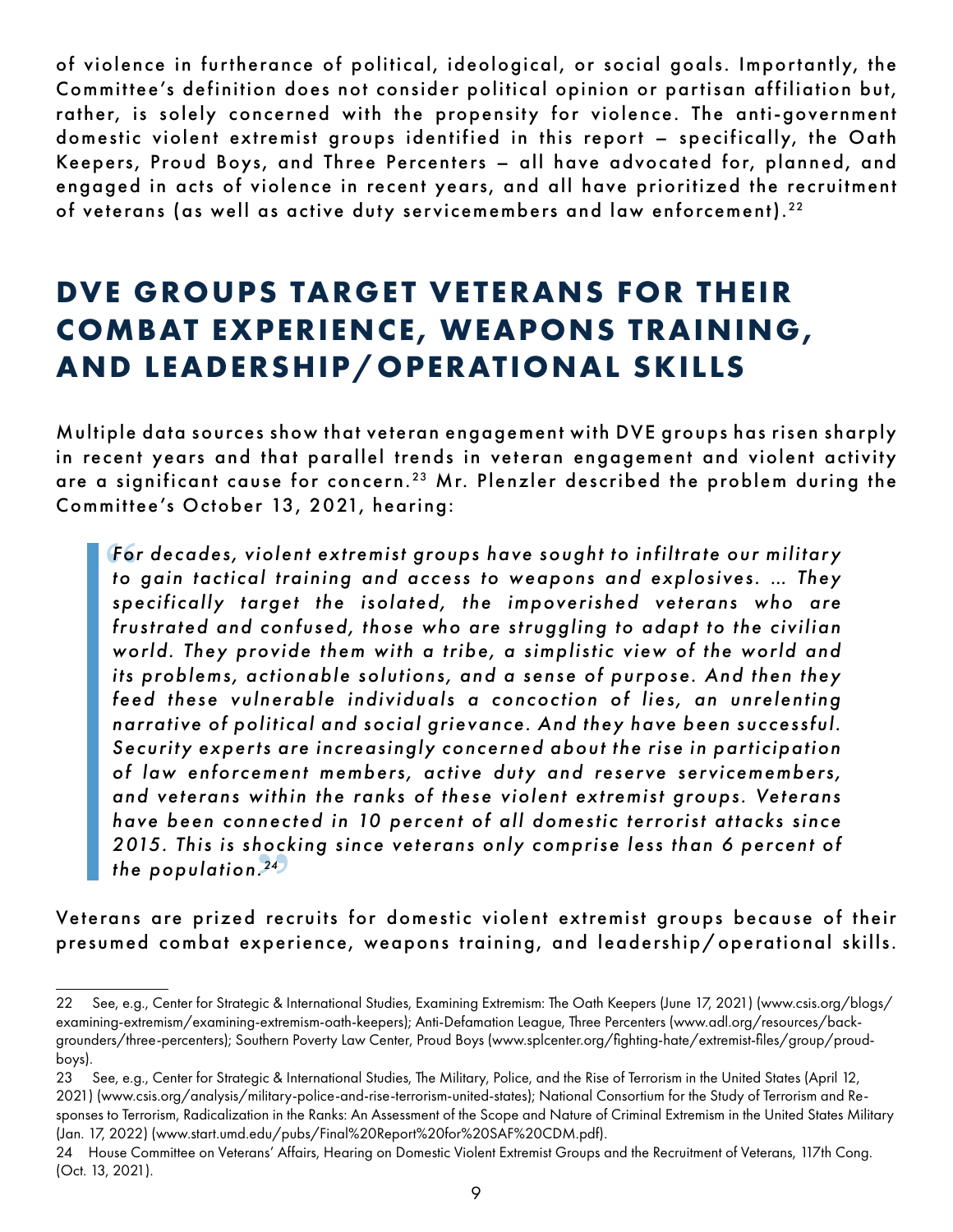#### As Dr. Miller-Idriss explained in her testimony:

Ac<br>be **"** *clearances, and access to munitions, weapons, and facilities, which could Active duty servicemembers and veterans are targeted [for recruitment]* because of their tactical skills, communications training, security *be useful to groups in violent action or terrorist plots. <sup>25</sup>*

Dr. Beirich expanded on this point:

Military training is seen as vital to achieving these groups' goals whether that be a race war or battle with the federal government. The reasons are obvious. The training soldiers have in tactics, we apons, bomb making leadership, all of which may increase the possibility of a successful<br>attack.<sup>26</sup>) *that be a race war or bat tle with the federal government. The reasons are obvious. The training soldiers have in tactics, weapons, bomb making, attack. <sup>26</sup>*

## **VE TERAN INVOLVEMENT GIVES DVE GROUPS AN AIR OF CREDIBILITY, AIDS IN FURTHER RECRUITMENT, AND HAS A FORCE-MULTIPLIER EFFECT**

Having veterans in their ranks adds credibility, authenticity, and prestige to DVE groups, particularly groups that engage in paramilitary activity. Beyond the experience, training, and operational skills that veterans, especially combat veterans, possess, individuals with a military background also represent the highest examples of patriotism, valor, and service, which in turn imbues DVE groups that recruit veterans with an air of credibility and respectability. A federal judge recently referred to these attributes as the "weaponization of military training." 27 As Dr. Beirich explained, veterans "convey a legitimacy on hate and extremist organizations and can make additional recruitment easier. The military is rightly one of the most trusted institutions in our society, and extremist organizations aim to leverage that trust for their own ends." <sup>28</sup>

For DVE groups in particular, veteran representation in their ranks offers a means to broaden their appeal and expedite grow th while also ostensibly enhancing the group's internal capabilities to organize and execute violent activities. Dr. Cooter discussed the dual appeal of veterans to DVE groups in the context of the militia movement:

<sup>25</sup> *Id.*

<sup>26</sup> *Id.*

<sup>27</sup> Ex-Army Ranger weaponized military training to aid Capitol rioters, judge says, CNN (July 21, 2021) (www.cnn.com/2021/07/21/ politics/robert-morss-army-ranger-capitol-riot/index.html).

<sup>28</sup> House Committee on Veterans' Affairs, Hearing on Domestic Violent Extremist Groups and the Recruitment of Veterans, 117th Cong. (Oct. 13, 2021).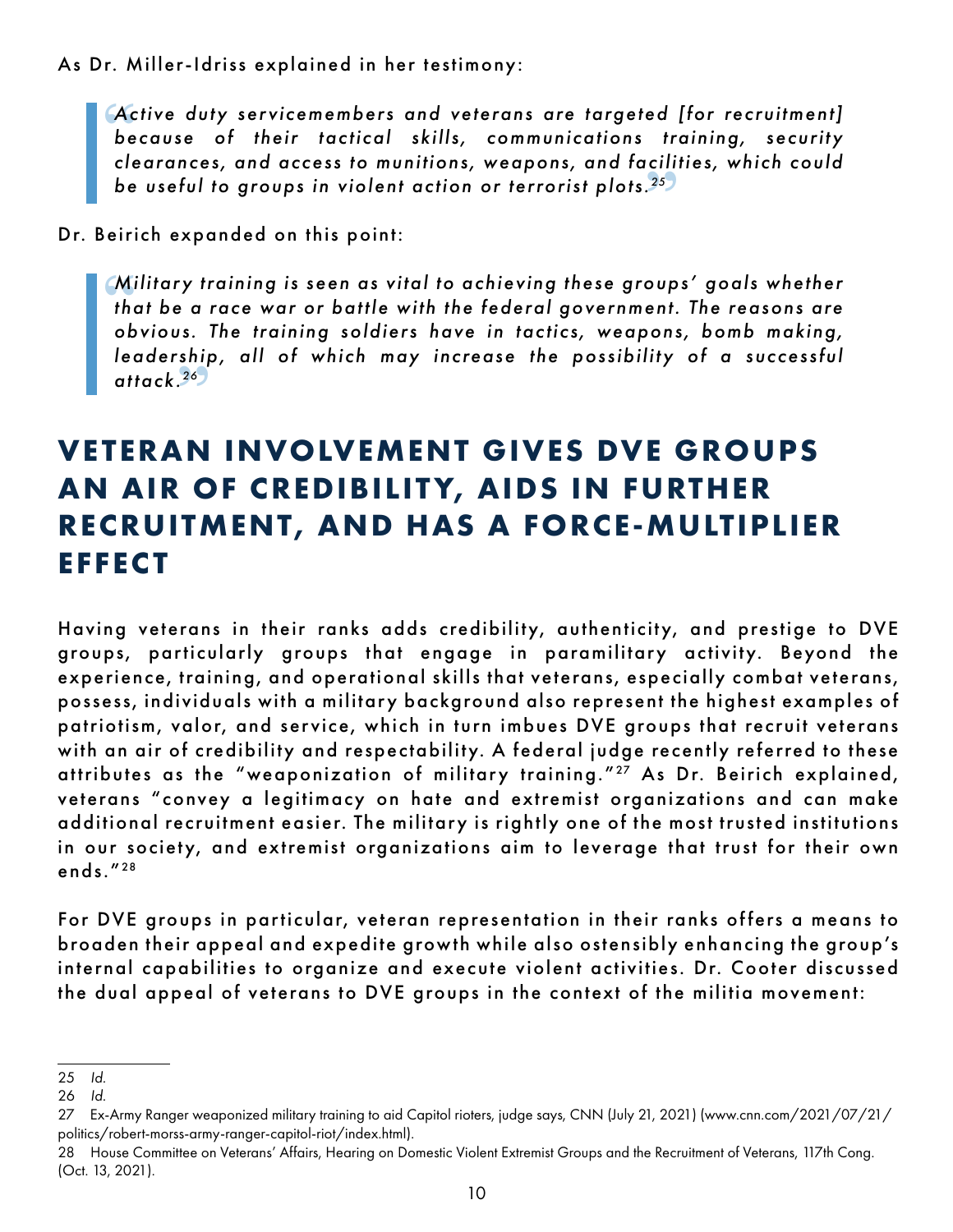**Mi**<br>po<br>t:11 perspective, militia members without their own military experiences want<br>to learn skills from former servicemembers <sup>29</sup> *Militia groups for many veterans can make symbolic appeals to other potential members, presenting themselves as patriotic organizations filled with people who have already demonstrated an unquestionable*  commitment to their country through their military service. From a practical *to learn skills from former servicemembers. <sup>29</sup>*

The skills and expertise veterans offer can have significant force-multiplier effects for a DVE group in that even a small number of experienced veterans can enhance the operational capabilities of the rest of the group members (especially those members who lack prior military service or training). In effect this means that the empirical data on numbers of veterans recruited by or engaged with DVE groups actually understates the danger posed by their relatively small numbers. According to Dr. Beirich, " The danger of leaving this unaddressed cannot be overstated because veterans make extremist groups and attacks more effective, unfortunately. ... The radicalized veterans are a few in number. But their skills help attacks succeed."<sup>30</sup>

Mr. Butler further underscored the detrimental effect that any incidence of veteran involvement in extremist acts has on broader public perceptions:

A presence at any level degrades confidence in government, lends credibility to any extremist organization that claims members of the military civil and military divide where most Americans do not know or understand<br>the veteran experience.<sup>31</sup> credibility to any extremist organization that claims members of the military and veteran community, and paints an inaccurately negative picture of the greater veteran community when we already have a large and widening *the veteran experience.* <sup>31</sup>

<sup>29</sup> *Id.*

<sup>30</sup> *Id.*

<sup>31</sup> House Committee on Veterans' Affairs, Hearing on Domestic Violent Extremist Groups and the Recruitment of Veterans, 117th Cong. (Oct. 13, 2021).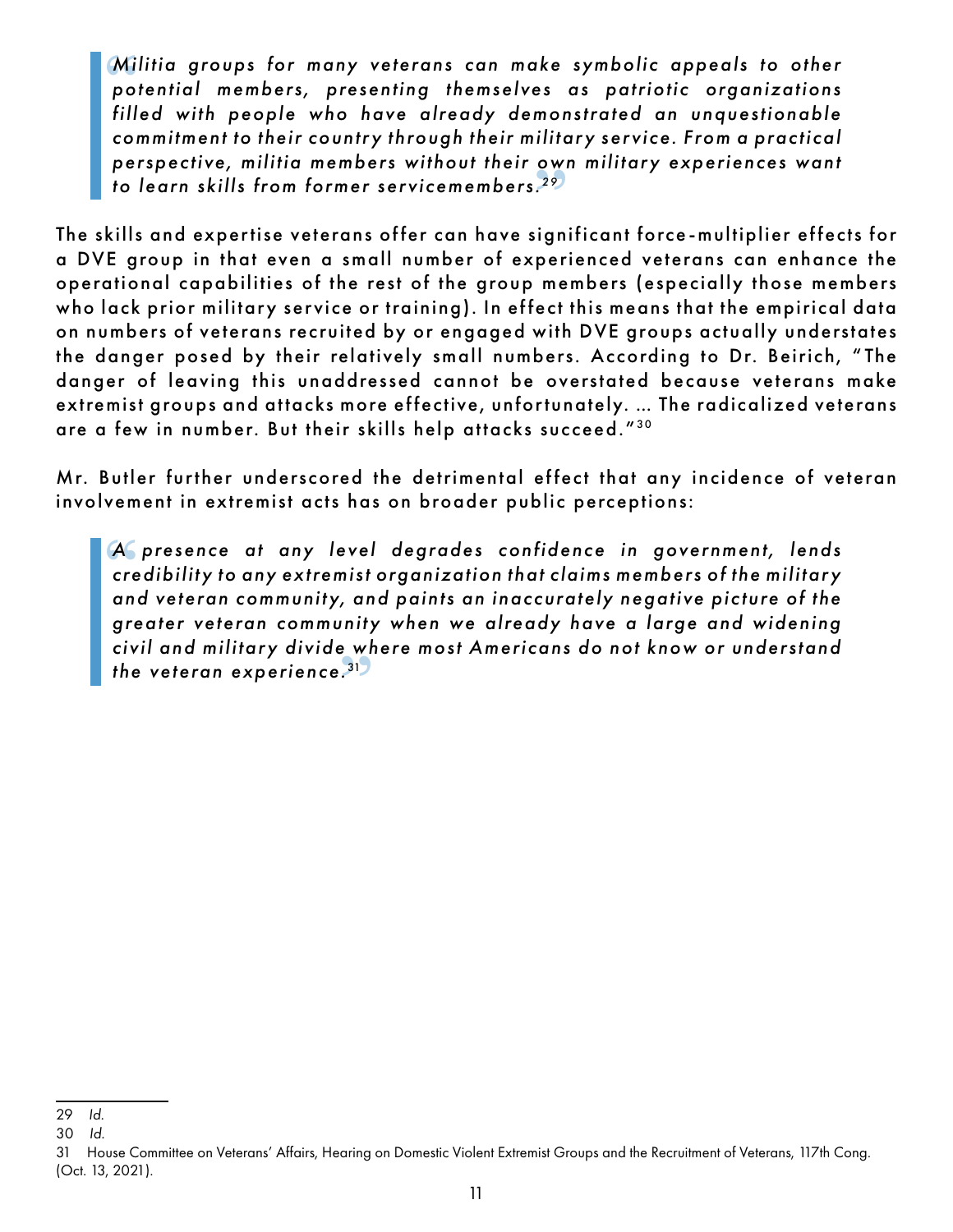# **APPEALS TO PATRIOTISM, SOCIAL ISOLATION, A SEARCH FOR COMMUNITY, DIFFICULTIES ADJUSTING TO CIVILIAN LIFE, AND ONLINE DISINFORMATION ARE AMONG THE FAC TORS THAT PUSH SOME VETERANS TOWARD DOMESTIC VIOLENT EXTREMISM**

Having established why DVE groups value and prioritize veterans as recruits, it is important to also consider why veterans might be drawn to these groups, their ideologies, or their culture. Veterans are rarely, if ever, coerced into joining these groups, but sophisticated recruiters are able to identify and leverage certain vulnerabilities in individual veterans to draw them in. There are also some broader obser vations about why some veterans may find DVE groups attractive that are important to understand.

Patriotic language, memes, and explicit appeals to cultural concepts of valor or brotherhood are recurring themes in overtures made to veterans, particularly online or on social media. As Mr. Segal stated in testimony before the Committee:

**"** *to proliferate in so-called patriot groups and other spaces that animate*  We are seeing how extremists use the language of patriotism to further<br>their reach, wrapping their agendas in the Stars and Stripes. And this We are seeing how extremists use the language of patriotism to further *language finds voice on a variety of social media and online platforms, providing a fer tile environment for the hate conspiracies and disinformation real world activity. <sup>32</sup>*

Drawing in veterans through simplistic, but overt, appeals to patriotism, heroism, or related cultural themes facilitates subsequent exposure to disinformation intended to trigger emotional responses that deepen the level of engagement. According to Dr. Miller-Idriss:

**"** *becomes commodified by extremist groups in ways that seek to exploit the*  They are recruited, in part, through extremist groups' manipulation of the values that attract many individuals to enlist in the first place, related to values that attract many individuals to enlist in the first place, related to *defense of the nation or people, brotherhood, courageous heroism, and protection of the oath of the Constitution. In this way, extremist groups and*  movements seek to convert a sense of betrayal or anger of the government or mainstream society into mobilization to violent action that is framed *as heroic defense of the real or true nation. In this sense, valor itself experiences and emotions of veterans. 33* 

<sup>32</sup> House Committee on Veterans' Affairs, Hearing on Domestic Violent Extremist Groups and the Recruitment of Veterans, 117th Cong. (Oct. 13, 2021).

<sup>33</sup> *Id.*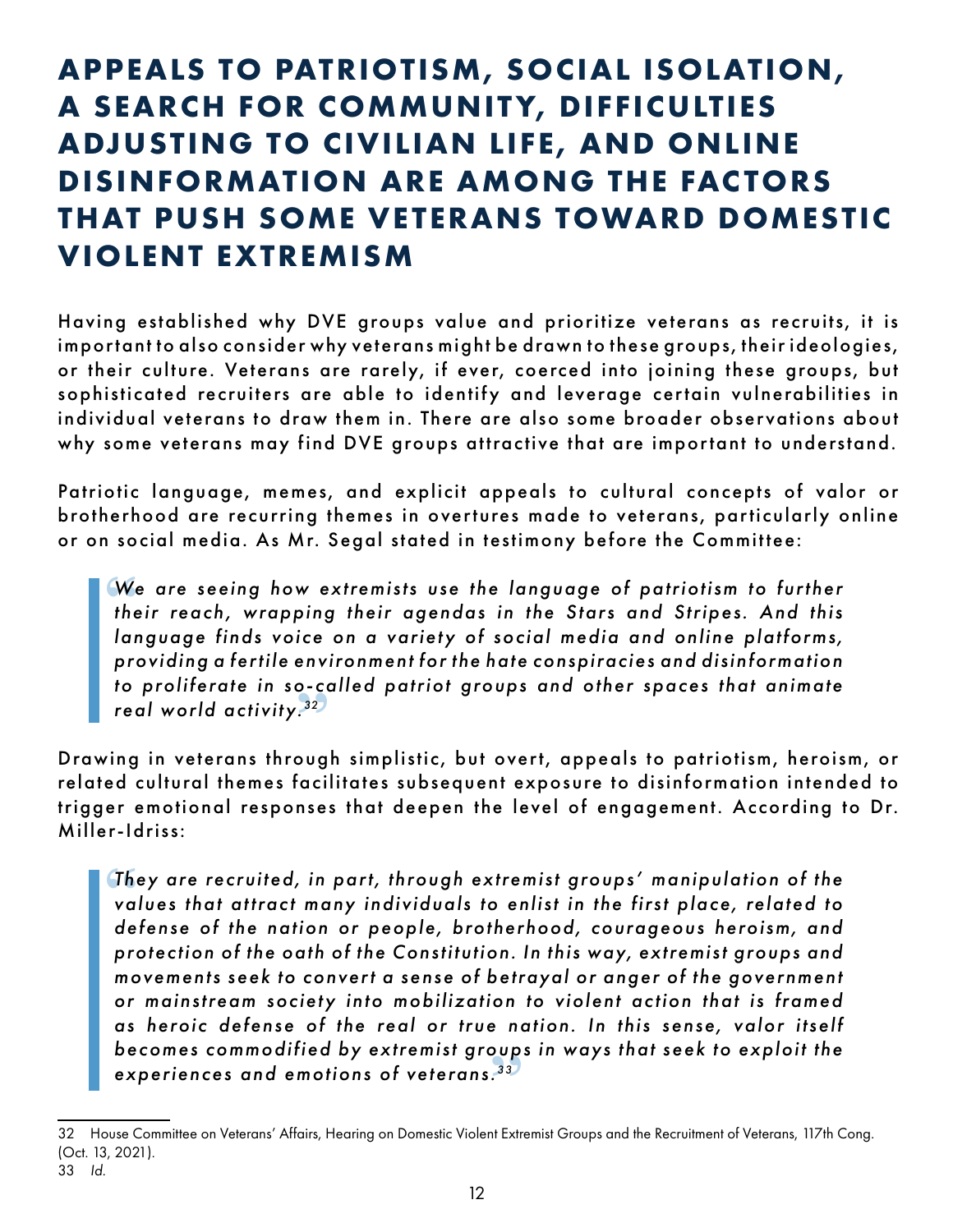Similarly, this same manipulation of cherished values to elicit an emotional response explains how a small contingent of veterans can be persuaded to engage in conduct that the overwhelming majority of veterans would find abhorrent and antithetical to the values that initially compel them to serve in uniform. <sup>34</sup>

Additionally, some veterans prove to be more vulnerable to recruitment by DVE groups based on their adjustment to civilian life after their service. Those whose service was involuntarily terminated display particular susceptibility to recruitment and hostility toward the government.<sup>35</sup> Others who struggle with basic aspects of civilian life, including employment, shelter, or healthcare, are also more prone to successful recruitment. There are also those disillusioned, angry, or lost veterans who don't need recruitment but are themselves seeking to fill a void in their lives and find a comfortable fit with DVE groups. Dr. Cooter elaborated on this point in testimony before the Committee:

These veterans have a preexisting desire to share their military skills.<br>These men – and all whom I have personally encountered are men – so issues. They need to feel supported and included in a society where many issues. They need to feel supported and included in a society where many *These men – and all whom I have personally encountered are men – so*  that they are searching for a way to continue to serve their country after *leaving the service. Part of what they are doing is also searching for* a community that would appreciate, if not quite replicate, their service *and exper tise. Some veterans who are searching for a place to belong are driven by anger at the federal government, which they believe has betrayed them in some way. Those who are motivated by such anger also want to find a militia unit that is on the extreme end of the spectrum, one that at least claims to be ready for violent action[.] … Veterans' at traction*  to extremist groups has an important, shared similarity with those other *civilians struggle to understand the veteran experience. <sup>36</sup>*

The impact of social isolation, in which veterans find themselves missing the routines and comfort of being in a cohesive, ordered, and highly regulated environment, often compounds other struggles, including depression/mental health challenges, physical issues, addiction, or difficulties rebuilding a social network. A veteran's inability to access adequate education, employment, housing, or healthcare may also be contributory factors. According to Mr. Plenzler:

A recent RAND study on domestic radicalization based on interviews with extremists showed financial instability, poor mental health, and societal factors of the state of the state of the state of the state of the state of *A recent RAND study on domestic radicalization based on inter views with factors like victimization, stigmatization, and marginalization to be primar y*  drivers towards radicalization[.] ... Veterans in the process of military to

<sup>34</sup> *Id.*

<sup>35</sup> Pete Simi and Bryan F. Bubolz, Military Experience, Identity Discrepancies, and Far Right Terrorism: An Exploratory Analysis, Studies in Conflict & Terrorism (Aug. 2013).

<sup>36</sup> House Committee on Veterans' Affairs, Hearing on Domestic Violent Extremist Groups and the Recruitment of Veterans, 117th Cong. (Oct. 13, 2021).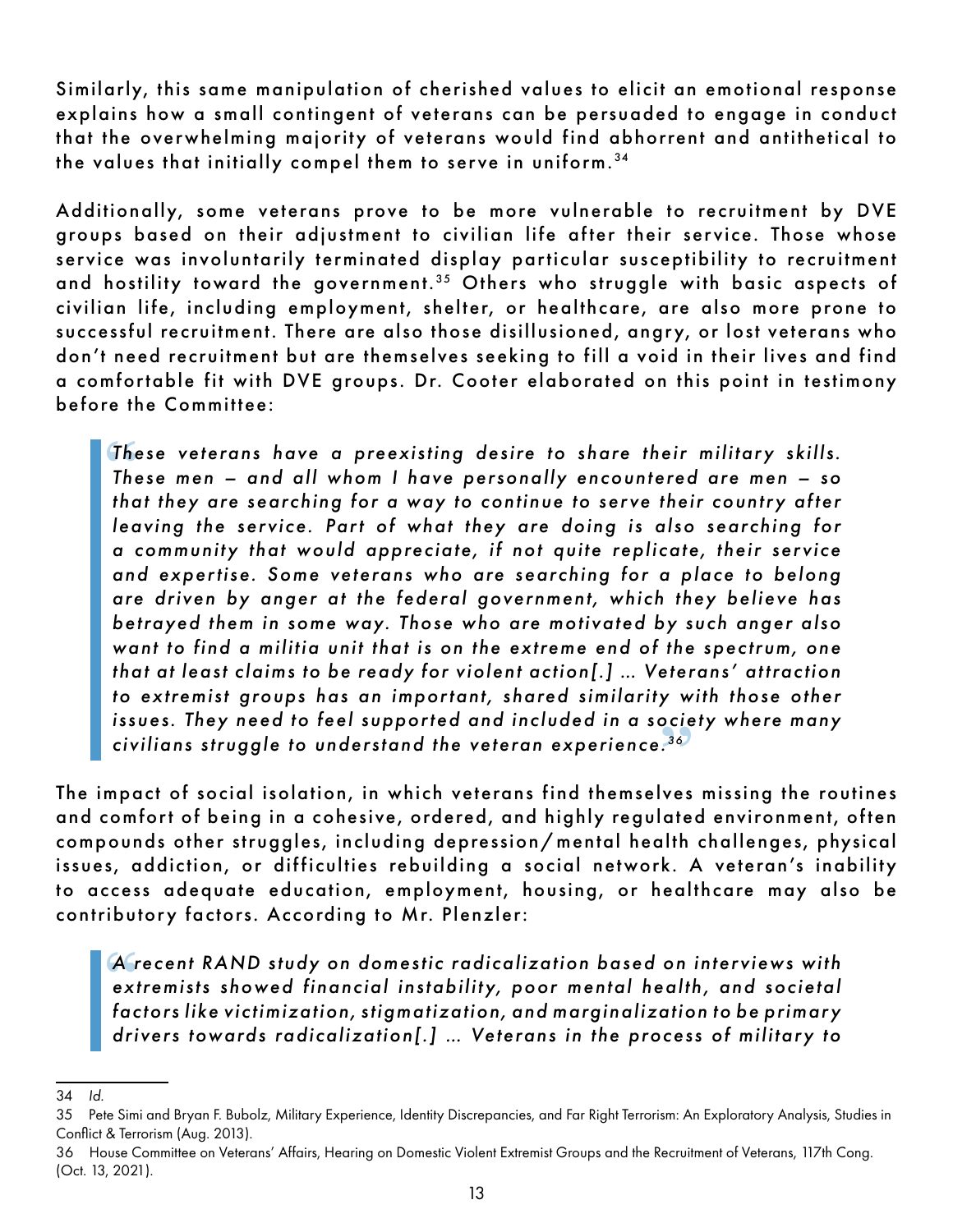**"** *compensation, addressing ser vice -connected disabilities, and finding a civilian transition are par ticularly vulnerable to extremist recruitment as they, for the first time, navigate myriad decisions ranging from where*  to live, choosing their future occupation, securing work, determining fair *second life built on continued service and profound meaning. <sup>37</sup>*

Seeking camaraderie, acceptance, or a welcoming environment where their prior ser vice is understood and respected is another prevalent reason veterans join DVE groups of their own accord. They may respond to an invitation for a weekend firearms course or a survivalist outing, for instance, and find kindred spirits or a degree of understanding that they have been craving since their separation from the Armed Forces. Mr. Butler described this search for community in his written testimony:

**C**ne of the most stressful times for a veteran is their transition out of the military. Almost 80% of IAVA members cited having at least "some challenges" during their transition. The text three challenges veterings extremist groups could target them for recruitment and seek to fill a void<br>that the veteran feels they are missing <sup>38</sup> *the militar y. Almost 80% of IAVA members cited having at least "some challenges" during their transition. The top three challenges veterans cited were loss of identity/purpose, relating to non-veteran civilians/* reintegrating with community, and readjusting to their social life. It is *clear that while veterans transition, they of ten miss the camaraderie that*  military service brings them. Unfortunately, it can also be a time when *that the veteran feels they are missing. <sup>38</sup>*

Lastly, according to multiple witnesses at the Committee's October 13, 2021, hearing, online disinformation and the ef fects of social media also have a compounding effect on veteran recruitment by DVE groups. These messages spread and reinforce erroneous information and cultural grievances and often serve as a glue that binds group members together. According to Dr. Cooter:

**Ev**en members who say they reject conspiracy theories have had a tendency<br>in recent years to follow them and share them on social media pages, **"** *consider themselves as disengaged from conspiracy theories may become Even members who say they reject conspiracy theories have had a tendency saying they want other people to be able to evaluate them for themselves or that they want to "research" and be aware of the theories "just in case" they end up having an element of truth . This means that even members who susceptible to them through habituated online exposure. <sup>39</sup>*

Mr. Segal further noted that online sources are not only places where disinformation is spread, but can also contribute to the likelihood that a domestic violent extremist

<sup>37</sup> House Committee on Veterans' Affairs, Testimony Submitted for the Record of Lieutenant Colonel Joe Plenzler (Ret.), Hearing on Domestic Violent Extremist Groups and the Recruitment of Veterans, 117th Cong. (Oct. 13, 2021); RAND Corporation, What Do Former Extremists and Their Families Say About Radicalization and Deradicalization in America? (2021) (www.rand.org/pubs/research\_briefs/ RBA1071-1.html).

<sup>38</sup> House Committee on Veterans' Affairs, Testimony Submitted for the Record of Mr. Jeremy Butler, Hearing on Domestic Violent Extremist Groups and the Recruitment of Veterans, 117th Cong. (Oct. 13, 2021).

<sup>39</sup> House Committee on Veterans' Affairs, Testimony Submitted for the Record of Dr. Amy Cooter, Hearing on Domestic Violent Extremist Groups and the Recruitment of Veterans, 117th Cong. (Oct. 13, 2021)